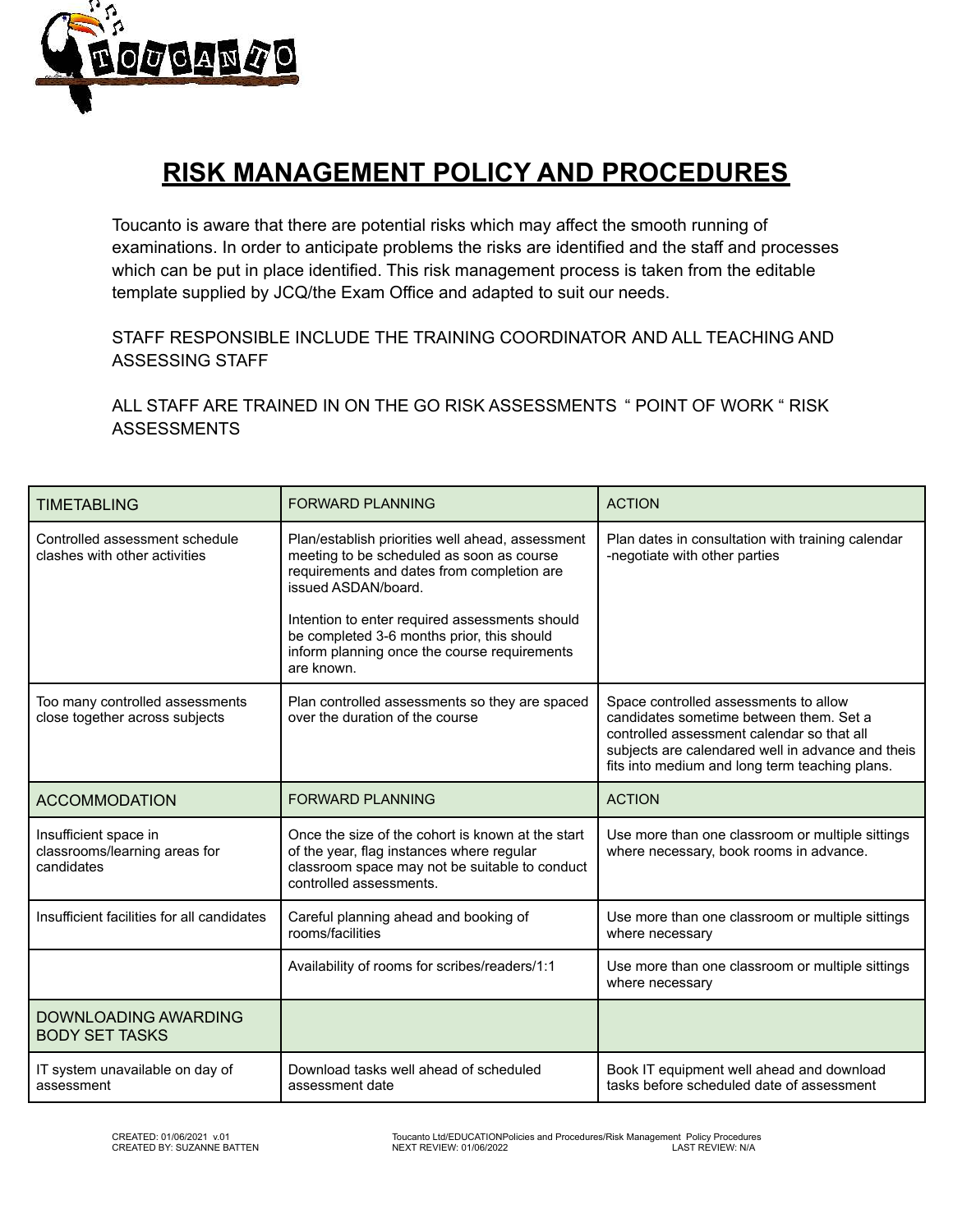

| Teaching staff unable to access task<br>details                                                                   | Test secure access rights ahead of controlled<br>assessment schedule every year and every<br>session                                                                  | Ensure teaching staff have access rights for the<br>correct area of awarding body secure extranet<br>sites well ahead of the controlled assessment<br>schedule    |  |
|-------------------------------------------------------------------------------------------------------------------|-----------------------------------------------------------------------------------------------------------------------------------------------------------------------|-------------------------------------------------------------------------------------------------------------------------------------------------------------------|--|
| Loss of task details in transmission                                                                              | Download tasks well ahead of scheduled<br>assessment date                                                                                                             | Contact awarding body and ask for replacement<br>task; download again                                                                                             |  |
| <b>ABSENT CANDIDATES</b>                                                                                          | <b>FORWARD PLANNING</b>                                                                                                                                               | <b>ACTION</b>                                                                                                                                                     |  |
| Candidates absent for all or part of<br>the assessment - various reasons                                          | Plan alternate sessions for candidates                                                                                                                                | Controlled assessment calendar to include mop<br>up sessions where absent candidates will be<br>given the opportunity to catch up and complete<br>the assessment. |  |
|                                                                                                                   | Tutor staff to advise the exams team of planned<br>absence so that the calendar can accommodate                                                                       | Tutors to be made aware meetings                                                                                                                                  |  |
| CONTROL LEVEL FOR TASK<br><b>TAKING</b>                                                                           | <b>FORWARD PLANNING</b>                                                                                                                                               | <b>ACTION</b>                                                                                                                                                     |  |
| The assessment is undertaken under<br>incorrect level of control - time,<br>resources, supervision, collaboration | Ensure teaching staff know what level is<br>applicable and understand what is involved.<br>Provide training if required                                               | Seek guidance from the awarding body/ASDAN                                                                                                                        |  |
|                                                                                                                   | Meeting time set aside to update staff of annual<br>changes                                                                                                           | Coordinator to schedule in calendar and update<br>staff as and when required                                                                                      |  |
| <b>SUPERVISION</b>                                                                                                | <b>FORWARD PLANNING</b>                                                                                                                                               | <b>ACTION</b>                                                                                                                                                     |  |
| Student study diary/plan not provided<br>or completed                                                             | Ensure teaching staff are aware of the ned for<br>study diary/plans to be completed early in the<br>course                                                            | Ensure candidates start, continue and complete<br>study diary/plans that ae signed after every<br>session                                                         |  |
| Teaching staff do not understand that<br>the supervision of controlled<br>assessment is their responsibility      | Ensure teaching staff fully understand the nature<br>of controlled assessments and their role in<br>supervising assessments                                           | Coordinator to schedule meeting calendar and<br>update staff when required                                                                                        |  |
| A suitable supervisor has not been<br>arranged for an assessment where<br>teaching staff are not supervising      | A suitable supervisor must be arranged for any<br>controlled assessment session where a teacher<br>is ot supervising in line with the awarding bodys<br>specification | Coordinator to ensure there are spare staff<br>available so that there are always staff in reserve                                                                |  |
| A calendar of rooms and staff not<br>available                                                                    | Calendar to be posted on shared staff area<br>under exams folder. Hard copy to be put on the<br>exams noticeboard in the staff room                                   | Coordinator to post                                                                                                                                               |  |
| <b>TASK SETTING</b>                                                                                               | <b>FORWARD PLANNING</b>                                                                                                                                               | <b>ACTION</b>                                                                                                                                                     |  |
| Teaching staff fail to correctly set<br>tasks                                                                     | Ensure teaching staff fully understand the task<br>setting arrangements as defined in the awarding<br>body's specification                                            | Seek guidance from the awarding body                                                                                                                              |  |
|                                                                                                                   | Time made available to highlight requirements                                                                                                                         | Coordinator to make time available                                                                                                                                |  |
| Assessments have not been<br>moderated in line with the awarding<br>body's specifications                         | Check specification and plan required<br>moderation appropriately                                                                                                     | Seek guidance from the awarding body                                                                                                                              |  |

CREATED: 01/06/2021 v.01 Toucanto Ltd/EDUCATIONPolicies and Procedures/Risk Management Policy Procedures CREATED BY: SUZANNE BATTEN NEXT REVIEW: 01/06/2022 LAST REVIEW: N/A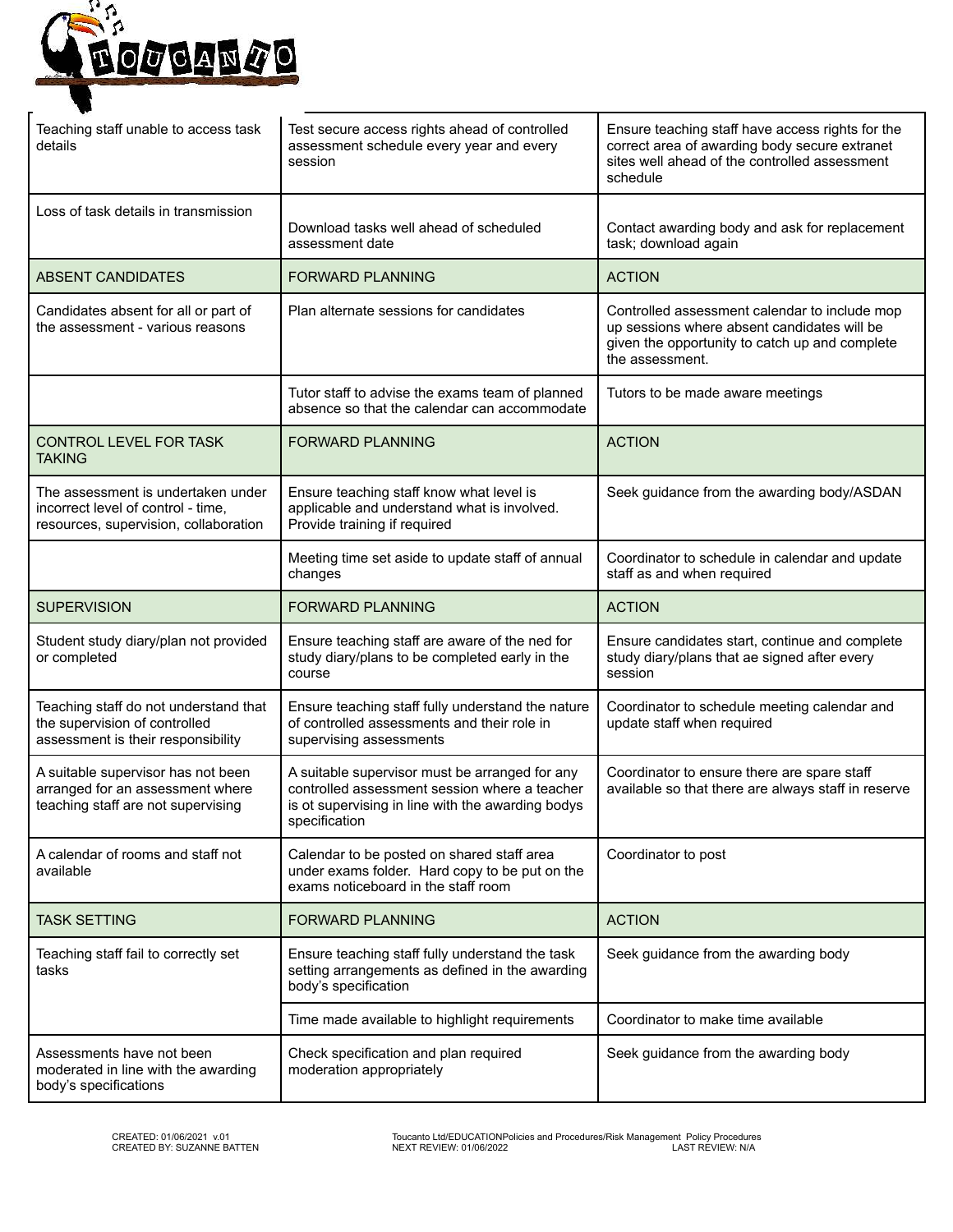

| <b>SECURITY OF MATERIALS</b>                                                                                     | <b>FORWARD PLANNING</b>                                                                                                                                                                                    | <b>ACTION</b>                                                                 |
|------------------------------------------------------------------------------------------------------------------|------------------------------------------------------------------------------------------------------------------------------------------------------------------------------------------------------------|-------------------------------------------------------------------------------|
| Assessment tasks not kept secure<br>before assessment                                                            | Ensure teaching staff fully understand the<br>importance of task security                                                                                                                                  | Contact the awarding body to request /obtain<br>different assessment tasks    |
|                                                                                                                  | Security risks identified                                                                                                                                                                                  | If appropriate additional padlocks bought so<br>cupboards can be made secure  |
|                                                                                                                  | Staff to be informed of the implications and<br>requirements                                                                                                                                               | Coordinator to make time available                                            |
| Candidates work not kept secure<br>during and /or after assessment                                               | Define the appropriate level of security, in line<br>with the awarding bodys requirements, for each<br>department as necessary                                                                             | Seek guidance from the awarding body                                          |
|                                                                                                                  | Staff to be informed of the implications and<br>requirements                                                                                                                                               | Coordinator to make time available                                            |
| Insufficient or insecure storage space                                                                           | Look at provision of suitable storage at the<br>beginning of course                                                                                                                                        | Find alternative storage within the centre                                    |
| <b>DEADLINES</b>                                                                                                 | <b>FORWARD PLANNING</b>                                                                                                                                                                                    | <b>ACTION</b>                                                                 |
| Deadlines not met by candidates                                                                                  | Ensure all candidates are briefed on deadlines<br>and the penalties for not meeting them                                                                                                                   | Mark what candidates have produced by the<br>deadline                         |
|                                                                                                                  |                                                                                                                                                                                                            | Seek guidance from awarding body on further<br>action                         |
|                                                                                                                  |                                                                                                                                                                                                            | Students to be briefed in a special assembly                                  |
|                                                                                                                  | Parents will get a copy of assessment and exam<br>calendar which will highlight deadlines and make<br>parents aware of the implications                                                                    | Assessment and eam calendar to be issued to<br>parents with a covering letter |
| Deadlines for marking and or<br>paperwork not met by teaching staff                                              | Ensure teaching staff are given clear deadlines<br>prior to the aarding ody deadline ot comet<br>marking and paperwork - marks can them be<br>processed and submitted ahead of awarding<br>buddy deadlines | Seek guidance from awarding body                                              |
|                                                                                                                  | Staff to be informed of the implications and<br>requirements                                                                                                                                               | Coordinator to allocate time to discuss                                       |
| <b>AUTHENTICATION</b>                                                                                            | <b>FORWARD PLANNING</b>                                                                                                                                                                                    | <b>ACTION</b>                                                                 |
| Candidate fails to sign authentication<br>form                                                                   | Ensure all candidates have authentication forms<br>to sign                                                                                                                                                 |                                                                               |
| Teaching staff fail to complete<br>authentication forms or leave before<br>completing the authentication process | Ensure teaching stuff fully understand the<br>importance of authentication forms and the<br>requirements of a signature                                                                                    |                                                                               |
| <b>MARKING</b>                                                                                                   | <b>FORWARD PLANNING</b>                                                                                                                                                                                    | <b>ACTION</b>                                                                 |
| Teaching staff interpret marking<br>descriptions incorrectly                                                     | Ensure appropriate training and practicing of<br>marking                                                                                                                                                   | Arrange for remarking                                                         |
|                                                                                                                  | Plan for sampling of marking during the practice<br>phase, cross marking with other teachers                                                                                                               | Consult the awarding bodys specification for<br>appropriate procedures        |

CREATED: 01/06/2021 v.01 Toucanto Ltd/EDUCATIONPolicies and Procedures/Risk Management Policy Procedures CREATED BY: SUZANNE BATTEN NEXT REVIEW: 01/06/2022 LAST REVIEW: N/A